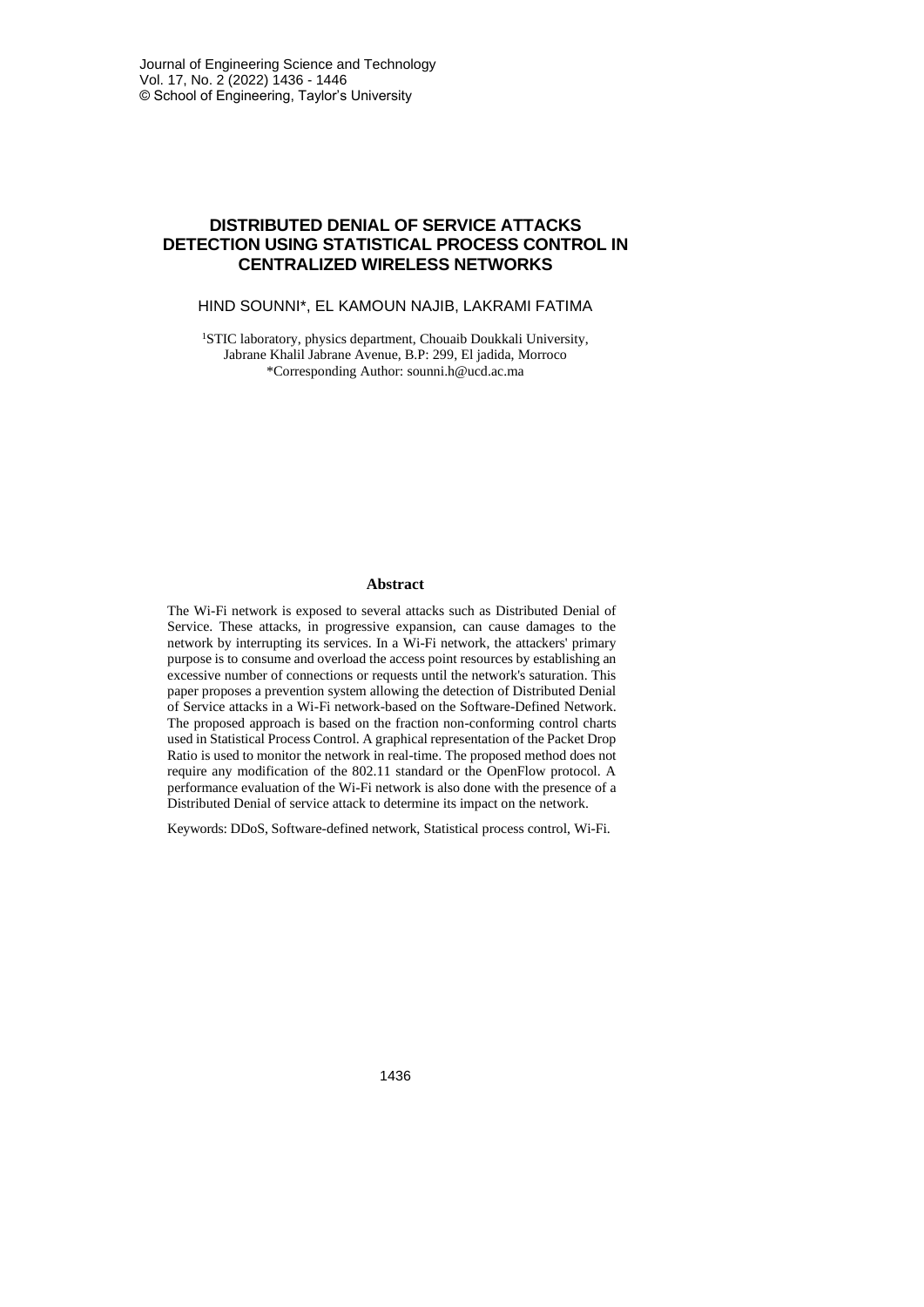## **1. Introduction**

Denial of Service (DoS) or Distributed Denial of Service (DDoS) [1] attack is a continuous critical threat to the wireless network (Wi-Fi). It is designed to damage a device or network and make it unavailable to users; it consists of numerous traffic sources sending many false requests to a target. Exhausted by these requests, the target system can no longer provide an efficient service. Thus, the use of efficient tools is crucial to detect and specify these attacks. Some detectors operate at the host level, representing an ideal approach for detecting attacks with a limited impact on a single machine. However, some attacks, including DDoS attacks, can thoroughly saturate the targeted system. In some cases, saturation can occur at the network entry point; the reason why a detection at the network level is required, allowing to gather detection tools in a single point and share the resources. These tools must operate in real-time and be capable of processing high traffic, constant evolution, and not consuming large amounts of computing resources.

To meet the network equipment's capacity requirements in a Wi-Fi network [2], offer a centralized architecture and network automation, the Software-Defined Network (SDN) [3] is used. SDN is an emerging concept in network management; it enables networks to be built, operated, and secured. It is based on the centralized management of network flows offered by decoupling the controller plan from the data plan. The control plan is responsible for associating the routing decision to the packets; The data plan represents the physical or virtual infrastructure and deals with packets' routing, making networks flexible and programmable.

To ensure the SDN-based Wi-Fi network security against DDoS attacks. A new detection method based on statistical process control (SPC) is proposed, which manifested a high efficiency in the industrial field in quality management and supervision [4]. The experiment consists of executing a DDoS attack and implementing a module to detect these attacks on the SDN controller; This module allows detecting the DDoS attack in real-time using SPC-based quality control charts. The control chart uses predefined thresholds to supervise the quality criteria to be monitored. Thanks to the control chart, alerts are triggered when the thresholds drawn previously are exceeded. Besides, the adopted model against DDoS attacks does not require any change in the IEEE 802.11 [2] or Openflow [3] standards and allows real-time detection.

The rest of the paper is structured as follows: Section II presents related works. Section III describes the Dos and DDoS attacks. Section IV provides an overview of the Statistical Process Control. Section V introduces the proposed detection system. The experimental results and analysis are presented in Section VI, while section VII concludes the paper and offers suggestions for future researches.

#### **2.Related works**

Attacks detection remains a significant concern and challenging issue that has attracted both industrial organizations and the scientific community. Over the last few years, a variety of methods have been presented by researchers to detect DDoS attacks in SDNbased WLAN networks [5-9]. This section reviews the relevant solution proposed by the literature to prevent this type of attack in WLAN. A new detection algorithm is proposed by Elhigazi et al.[10] to detect and prevent the authentication request flood attacks; it uses MAC filter buffer to maintain and filter the MAC and buffer monitoring. Liu et al. [11]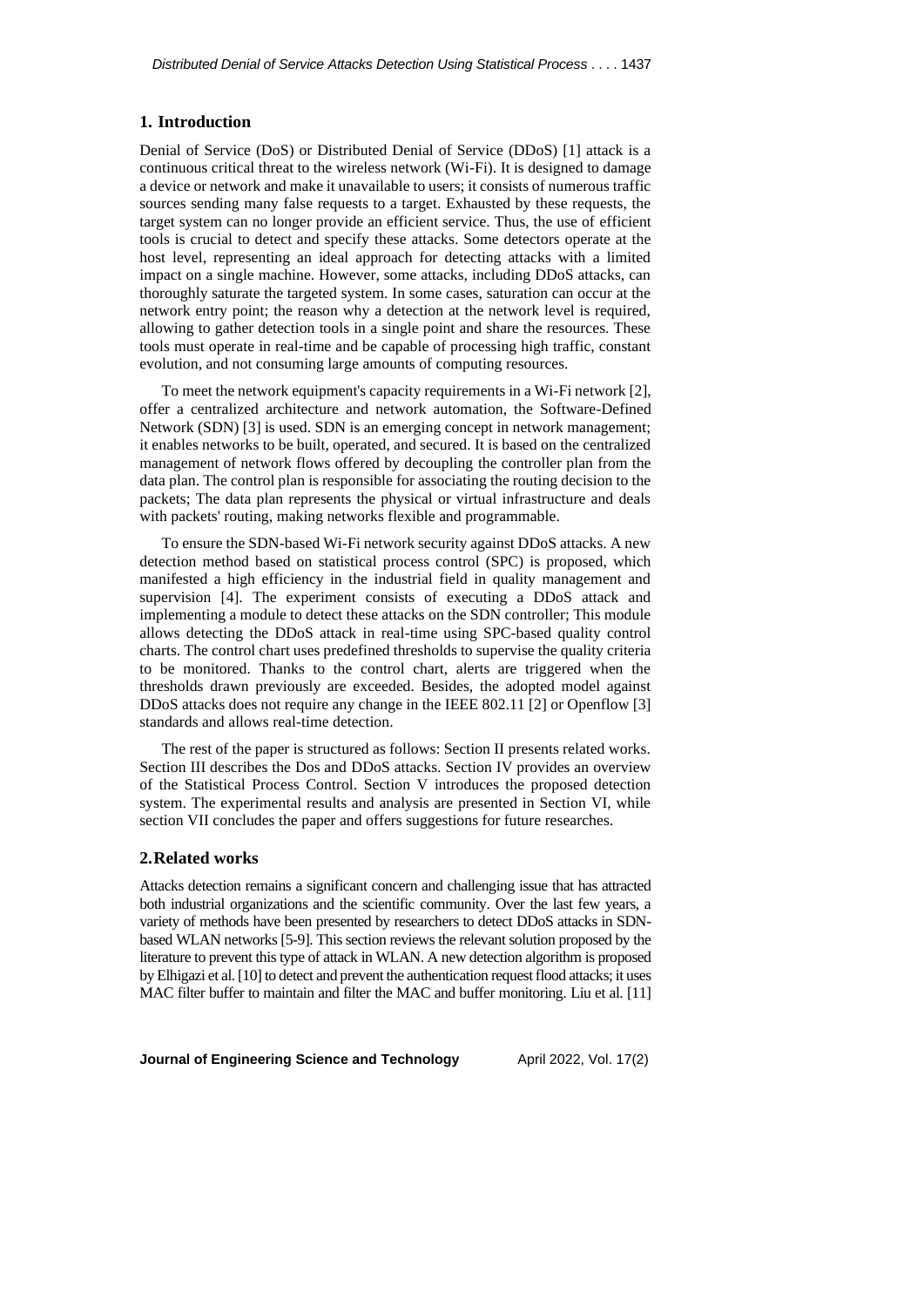developed and implemented an intelligent Platform named iWEP, which offers an advanced warning service for customers. Machine learning is used to provide the ability to defend against Dos' attacks. Agarwal et al. [12] proposed a novel intrusion detection mechanism based on machine learning to detect the flooding DoS attacks in Wi-Fi networks. Arshad and Hussain [13] presented a novel packet monitoring-based probabilistic DDOS attack defection and prevention model. Using trust mechanisms, Singh and Dhir [14] proposed a Distributed Agent-Based technique for detecting DDoS Attacks in WLAN; this mechanism is completely distributed and offers a warning when pre-attack events are identified. Most of these solutions require a modification of the IEEE standard, affecting the communication process. In this paper, the proposed solution is based on the Statistical Process Control and does not require changes of the IEEE 802.11 standard or OpenFlow protocol. Also, it allows network monitoring in real-time to identify variations due to attacks. Table 1 presents a comparative analysis of the studied detection and prevention solutions using a set of critical evaluation metrics. The table also shows the specifics of each adaptation solution when the DDoS attack is detected.

| Solutions against DoS &<br><b>DDoS</b> attacks                                                                                    | Centralized<br>solutions | Detection | Prevention     | <b>Standard IEEE</b><br>802.11 modification | Real<br>time   | Statistical<br>method |  |
|-----------------------------------------------------------------------------------------------------------------------------------|--------------------------|-----------|----------------|---------------------------------------------|----------------|-----------------------|--|
| <b>Authentication Flooding DOS</b><br><b>Attack Detection and</b><br><b>Prevention in 802.11 [10]</b>                             | No                       | Yes       | Yes            | N <sub>0</sub>                              | Yes            | N <sub>0</sub>        |  |
| iWEP: An intelligent WLAN<br><b>Early Warning</b><br><b>Platform Using Edge</b><br>Computing [11]                                 | Yes                      | Yes       | N <sub>o</sub> | N <sub>o</sub>                              | Yes            | N <sub>0</sub>        |  |
| <b>Machine learning approach</b><br>for detection of flooding DoS<br>attacks in 802.11 networks<br>and attacker localization [12] | N <sub>0</sub>           | Yes       | N <sub>0</sub> | N <sub>0</sub>                              | N <sub>0</sub> | N <sub>0</sub>        |  |
| A novel probabilistic based<br><b>DDoS</b> attack detection and<br>prevention framework for<br>dynamic LAN/WLAN<br>networks [13]  | N <sub>o</sub>           | Yes       | Yes            | N <sub>o</sub>                              | Yes            | N <sub>0</sub>        |  |
| Distributed agent-based<br>technique for detecting<br>distributed<br>denial-of-service (DDoS)<br>attacks in WLAN [14]             | No                       | Yes       | N <sub>0</sub> | Yes                                         | No             | N <sub>0</sub>        |  |

#### **Table 1. Solutions against DoS & DDoS attacks.**

# **3. The Effect of the Dos/DDoS attack on the Wi-Fi network**

Denial of service (DoS) is an attack designed to affect service availability; This can be accomplished in two ways: overflowing the destination with traffic or transmitting data that causes a failure. Common flooding attacks include; (1) Buffer overflow attacks, which send massive traffic to the target; (2) ICMP flood uses spoofed packets to ping all targeted network machines; (3) SYN flood is realized by sending a connection request to the target without intending to finish the negotiation; these requests allow the saturation of all ports; consequently, no port is available for legitimate users [15]. A distributed denial of service (DDoS) attack is an attack that occurs when two or more systems from several locations coordinate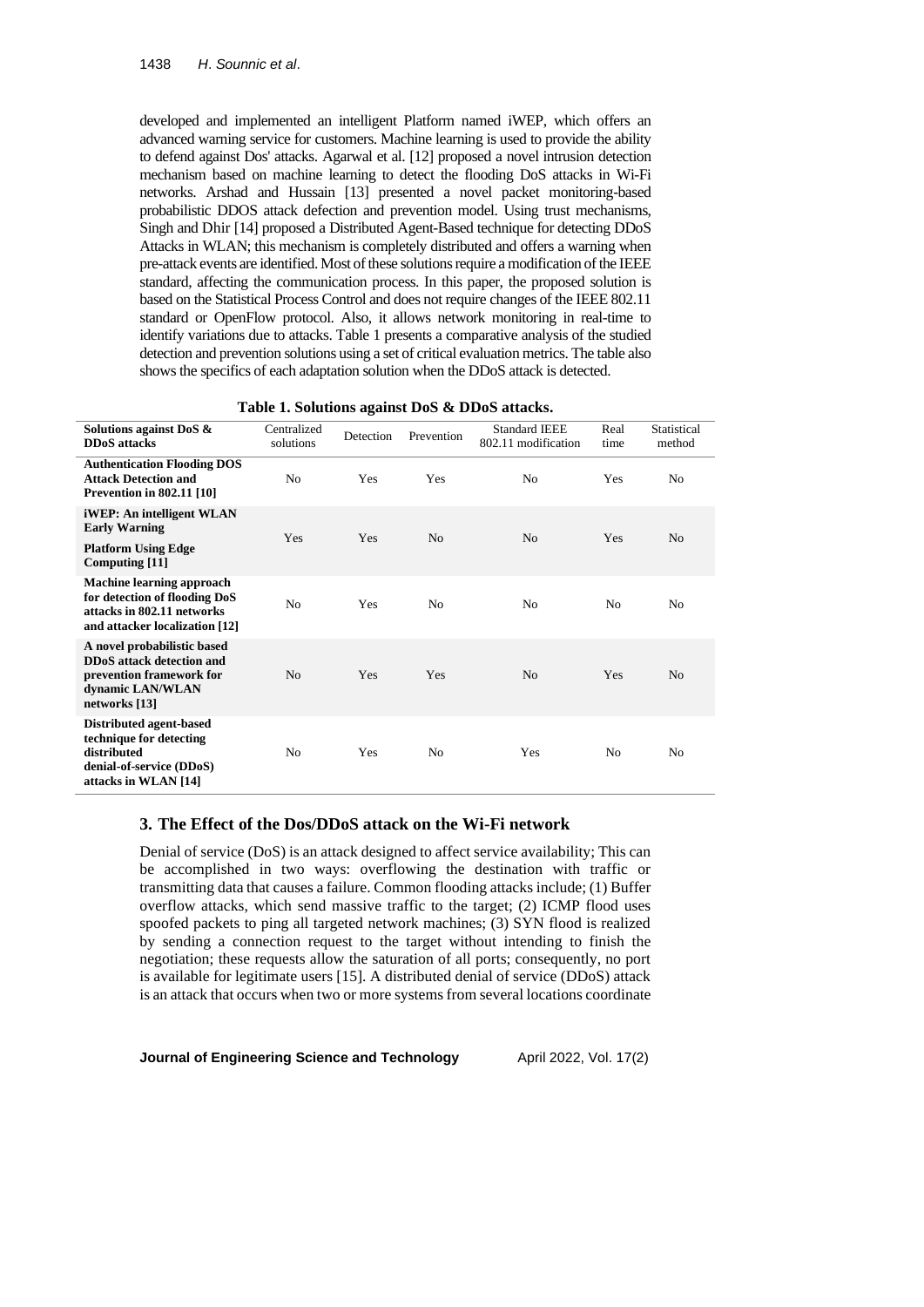a synchronized DoS attack to a common target at the same time. Because of these unique characteristics, DDoS is considered a high threat and of more significant concern to targeted networks [16].

In the Wi-Fi context, the DoS/DDoS attack targets the APs and make them unable to serve their users. The attacker intends to consume and overload the AP resources (Association table stored in memory) by establishing an excessive number of connections or sending authentication/association requests. As a result, the access point is associated with more and more fake stations until it causes a blockage due to buffer overflow and then experience failures.

To evaluate and analyse an SDN-based Wi-Fi network's performance during a DDoS attack, Mininet-Wifi [17] is used. The simulated network consists of 15 stations; the attackers are included. A comparison of the behavior of a normal network and a network under the DDoS attack is done. Figures 1-3 present the APs average value of the selected metrics, which are: the delay, the packet drop ratio (PDR) and the throughput.



**Fig. 1. Delay measurements with and without Dos attack.**



**Fig. 2. Packet drop ratio measurements with and without Dos attack.**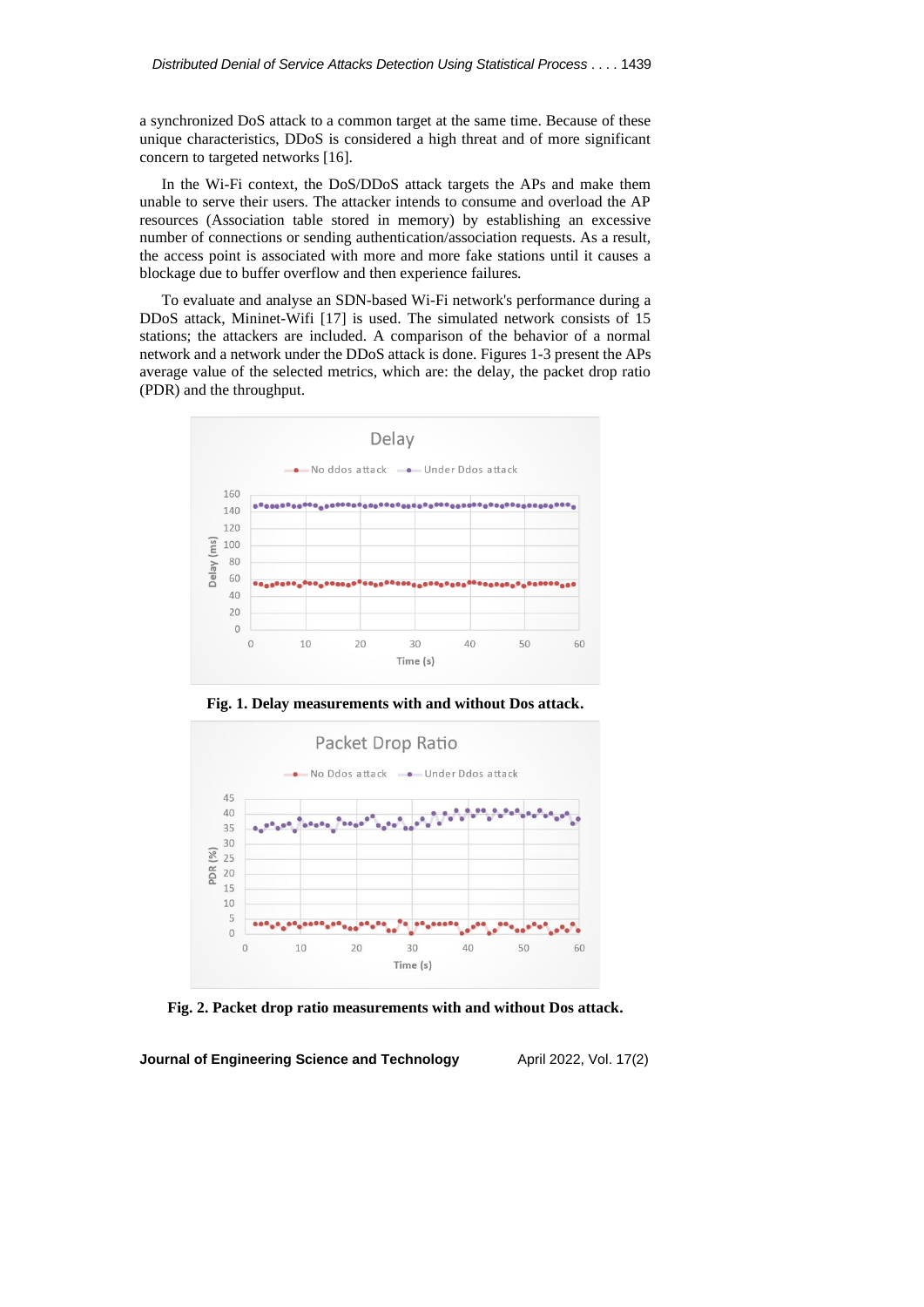

**Fig. 3. Throughput measurements with and without Dos attack.**

## **4. SPC (Statistical Process Control)**

Statistical Process Control (SPC) is an objective decision-making mechanism allowing to determine whether a process is working correctly or not. The monitoring of the various processes is done via SPC-based quality control charts. The control charts are used to determine process capability and identify special causes of factors that inhibit maximum process performance. These control charts' basic idea is to present the quality characteristics numerically using a graph. A centerline (CL) represents the average value of the process control; this value is compared to the UCL (Upper Control Limit) and the LCL) and Lower Control Limit. If the average values are within the expected, specific, and normal variation levels, the process can be considered under control; otherwise, the process is considered out of control. Several types of control charts in SPC are presented in the literature; the two main types are attribute control charts and variable control charts [18].

In this paper, the non-conforming fraction chart to detect the DDoS attack is used. It is described as the number of non-conforming elements in a population compared to the overall number of elements. It is applied in cases of different sample sizes. The parameters used in this chart are presented in Table 2.

| <b>Table 2. Chart parameters</b> |                                           |  |  |  |
|----------------------------------|-------------------------------------------|--|--|--|
| <b>Parameters</b>                | <b>Description</b>                        |  |  |  |
| Di                               | Number of defectives units                |  |  |  |
| $\widehat{\bm{p}}$               | Non-conforming fraction of the ith sample |  |  |  |
| $\overline{p}$                   | Average fraction non-conforming           |  |  |  |
| n                                | Sample of size                            |  |  |  |
| m                                | Number of samples                         |  |  |  |
| UCL                              | <b>Upper Control Limit</b>                |  |  |  |
| CL                               | Center Line                               |  |  |  |
| <b>LCL</b>                       | Lower Control Limit                       |  |  |  |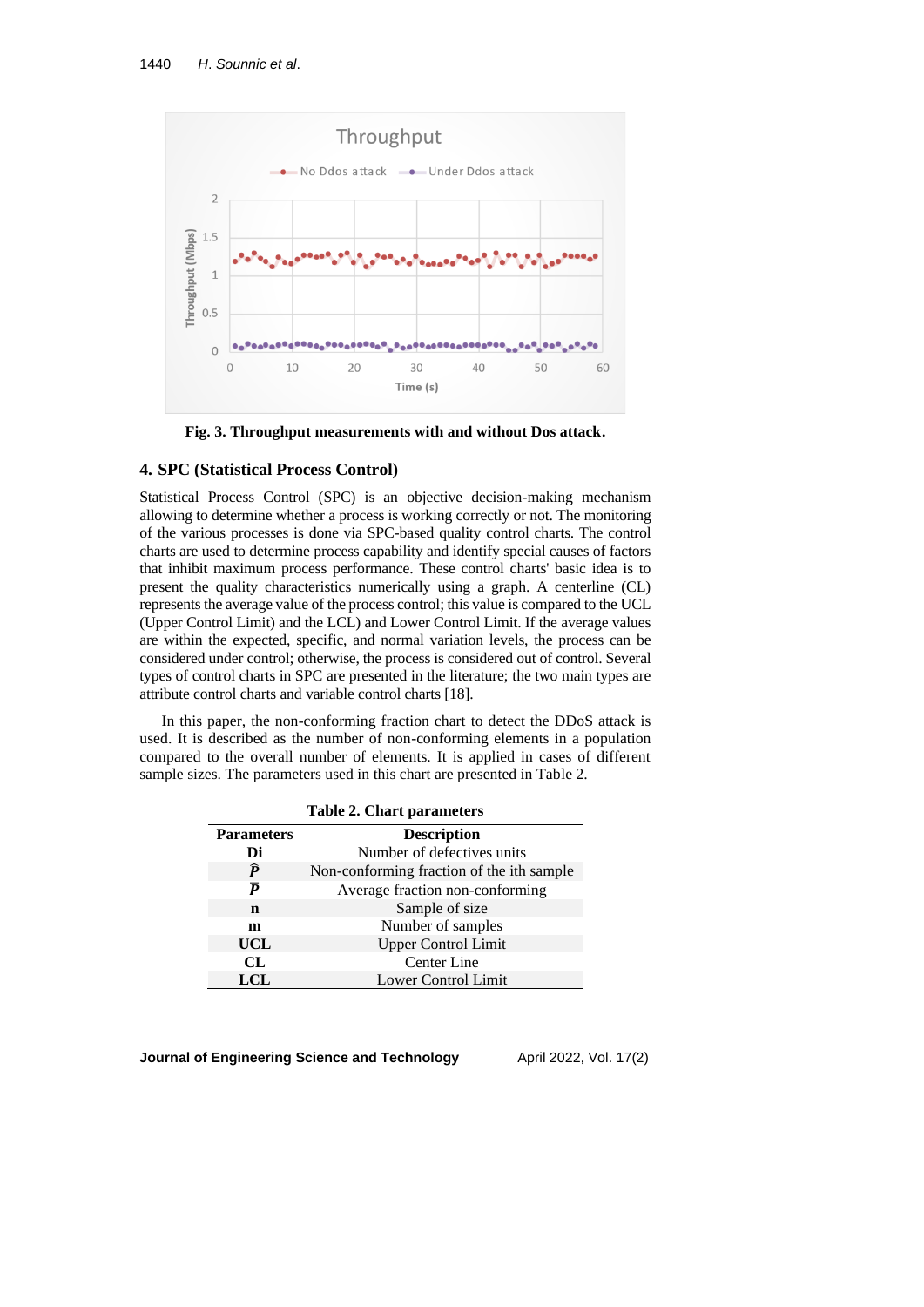The non-conforming fraction of the ith sample is represented in Eq.1, where *D<sup>i</sup>* represents the ratio of defective items within a random sample size  $n$ .  $D_i$  is unknown, therefore,  $\hat{P}$  should be estimated from the data collected by the selection of m preliminary sample. As specified in the charter and to ensure its effectiveness, the selected sample m must be a minimum of 20.  $\hat{P}$  is given by Eq. (1).

$$
\hat{P} = D_i/n, \qquad i = 0, 1, 2, 3..., m.
$$
 (1)

The average fraction non-conforming is calculated by Eq. (2):

$$
\bar{P} = \sum_{i=1}^{m} \hat{P}/m = \sum_{i=1}^{m} D_i/mn \tag{2}
$$

The chart lines are presented by Eqs. (3), (4), and (5) [18]:

$$
UCL = \overline{P} + 3\sqrt{\overline{P} + (1 - \overline{P})/n} \tag{3}
$$

$$
CL = \bar{P} \tag{4}
$$

$$
LCL = \bar{P} - 3\sqrt{\bar{P} + (1 - \bar{P})/n} \tag{5}
$$

## **5.Proposed Detection System**

The main idea is to observe the Wi-Fi network performances to detect the Dos/DDos attack. Several metrics can be used to monitor the network such as Delay, Throughput, Jitter. In this paper, the PDR (Packet Drop Ratio) is chosen since it is one of the key metrics that reflect the network's quality of service, and the most sensitive one especially in case of DDoS attack. Based on the evaluations performed, it can be observed that the PDR at the access point increases when the network is under attack. The PDR is defined as the ratio of lost packets to total sent packets and is expressed in %. As mentioned in the previous section, the DDoS attack allows the sending of a massive number of false connection requests to the access point, exhausted by these requests; a blockage is caused due to the overflow of its buffers. The access point can then no longer provide an efficient service, so the PDR increases during the attack. The PDR is considered as the fraction non-conforming. Accordingly, the idea is to monitor this packet drop by defining a pair of limits in the packet drop graph. The fractional non-conforming p-chart is used to detect the DDoS attacks. Figure 4 describes the SPC-based approach for DDoS Detection in SDNbased Wi-Fi networks.

The proposed algorithm starts by inspecting and observing the Packet Drop Ratio (PDR). Then, it simulates a typical environment, i.e., without any DDoS attack; this helps collect measurements. These measurements are used to calculate the chart parameters CL, UCL, and LCL. Once these parameters are calculated, they are reported on the same graph and the chosen metric measurements (PDR). When observing the graph's PDR flow, if some points exceed the control limits, they must be removed, and the chart parameters should be recalculated. If not, the process continues; The PDR flow is observed; if all the curve points are inside the limits, the network is considered as controlled, and no DDoS attack is detected. If a large deviation is detected and the points are beyond the limits, the network is under DDoS attack.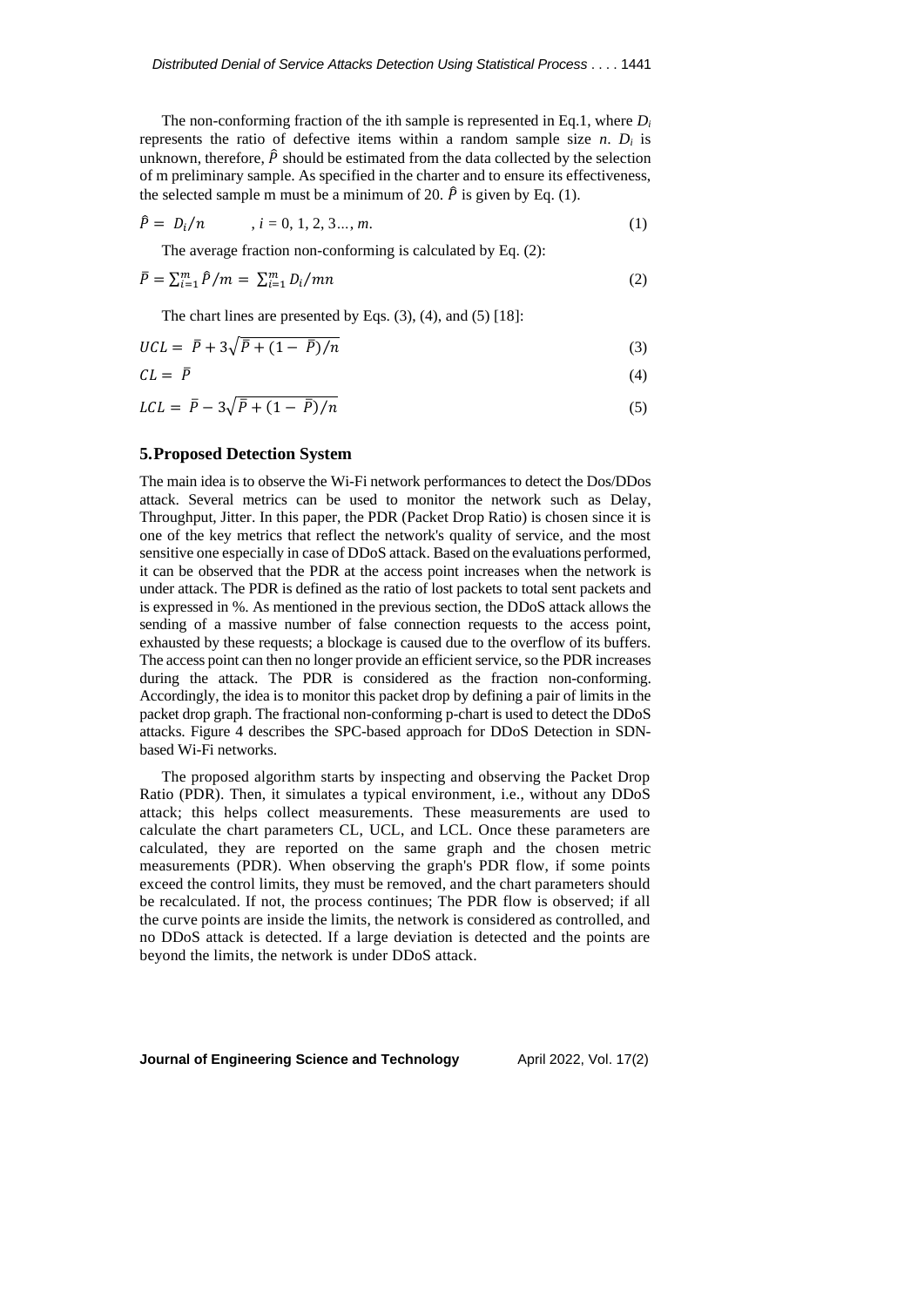

**Fig. 4. SPC-based approach for DDoS Detection in SDN-based Wi-Fi networks.**

## **6.Experimental Results and Analysis**

To simulate the SDN-based Wi-Fi network and evaluate the proposed method, the mininet Wi-Fi version 2.2.2 running on Ubuntu 16.04 [19] is used. The whole topology is under the RYU controller [20] running on the Ubuntu server. To flood the APs buffer, the Aireplay-ng tool [21] is used on physical stations (Intel core i5, 16G RAM). To monitor and generate traffic in the network, Iperf is used. Figure 5 presents the topology used in the two scenarios (without and with DDoS attack); it consists of three access points, an SDN controller, and 15 stations. The access points' physical configuration is the same; the 802.11ac standard is used with a bandwidth of 500 Mbit/s.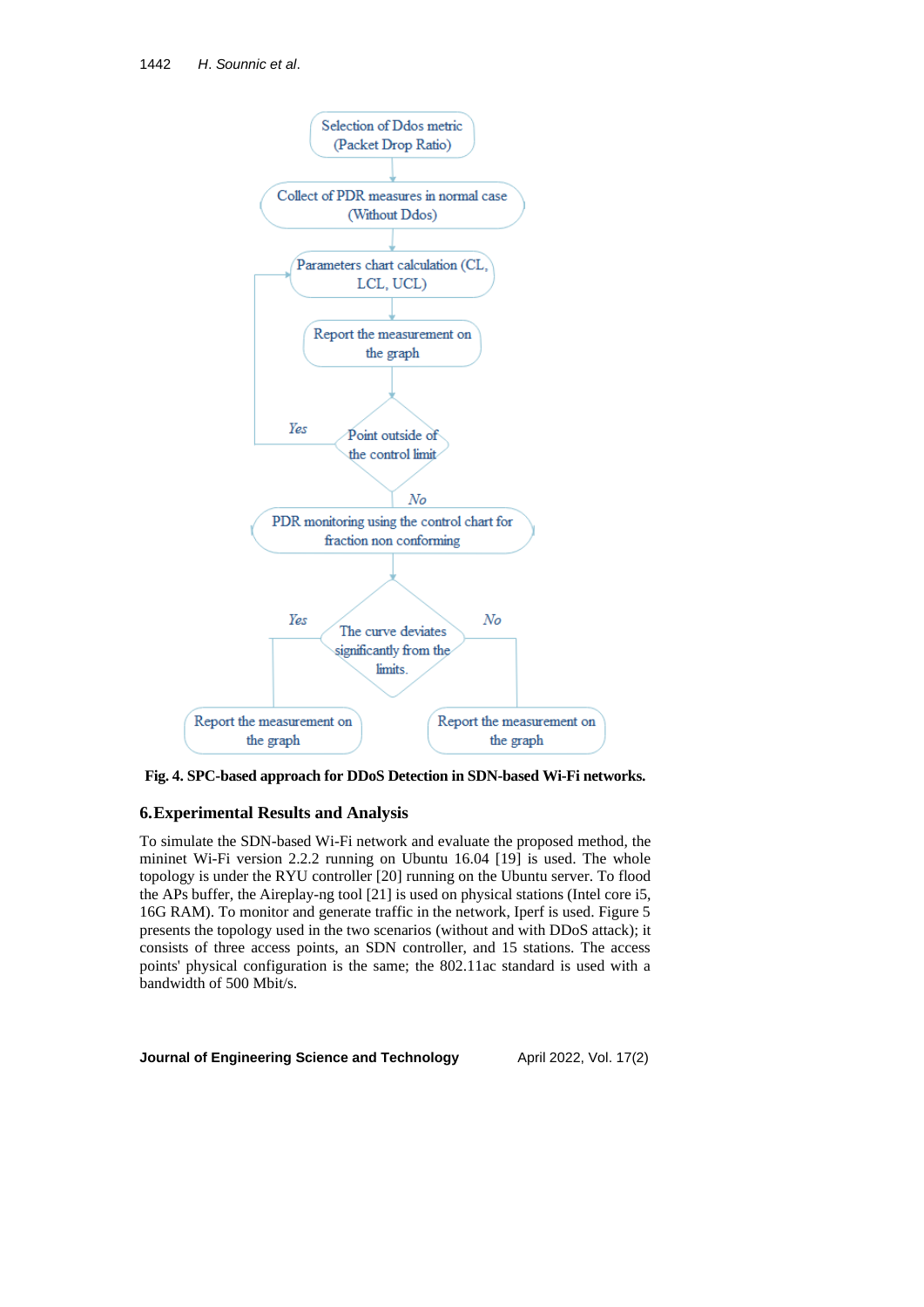

**Fig. 5. Network topology.**

The detection module is implemented in the SDN controller, giving it the ability to verify the received data. The steps order detailed in Fig. 4 must be respected to monitor the network. The analysis and supervision of the selected metric flow (PDR) is done using the non-conforming fraction control chart; the control limits LC, UCL, LCL are calculated and are respectively equal to 5.85, 7.877 and 3.825. In the first scenario (Fig. 6), no attack DDoS is triggered; the packet drop rate curve oscillates within limits; this means that the communication within the network is as usual. In the second scenario, the DDoS attack is performed; a significant deviation of the PDR curve is observed, which has exceeded the UCL limit. In this case, the network is considered as attacked (Fig. 7). The calculation of the centerline parameter consists of average PDR calculation, it depends mainly on the number of mobile stations in the Wi-Fi network. This method is considered as a powerful tool to analyse the data collected to determine the anomalies that may arise during the communication process.



**Fig. 6. Monitoring the PDR by the control chart for fraction non-conforming in the normal case (without DDoS attack).**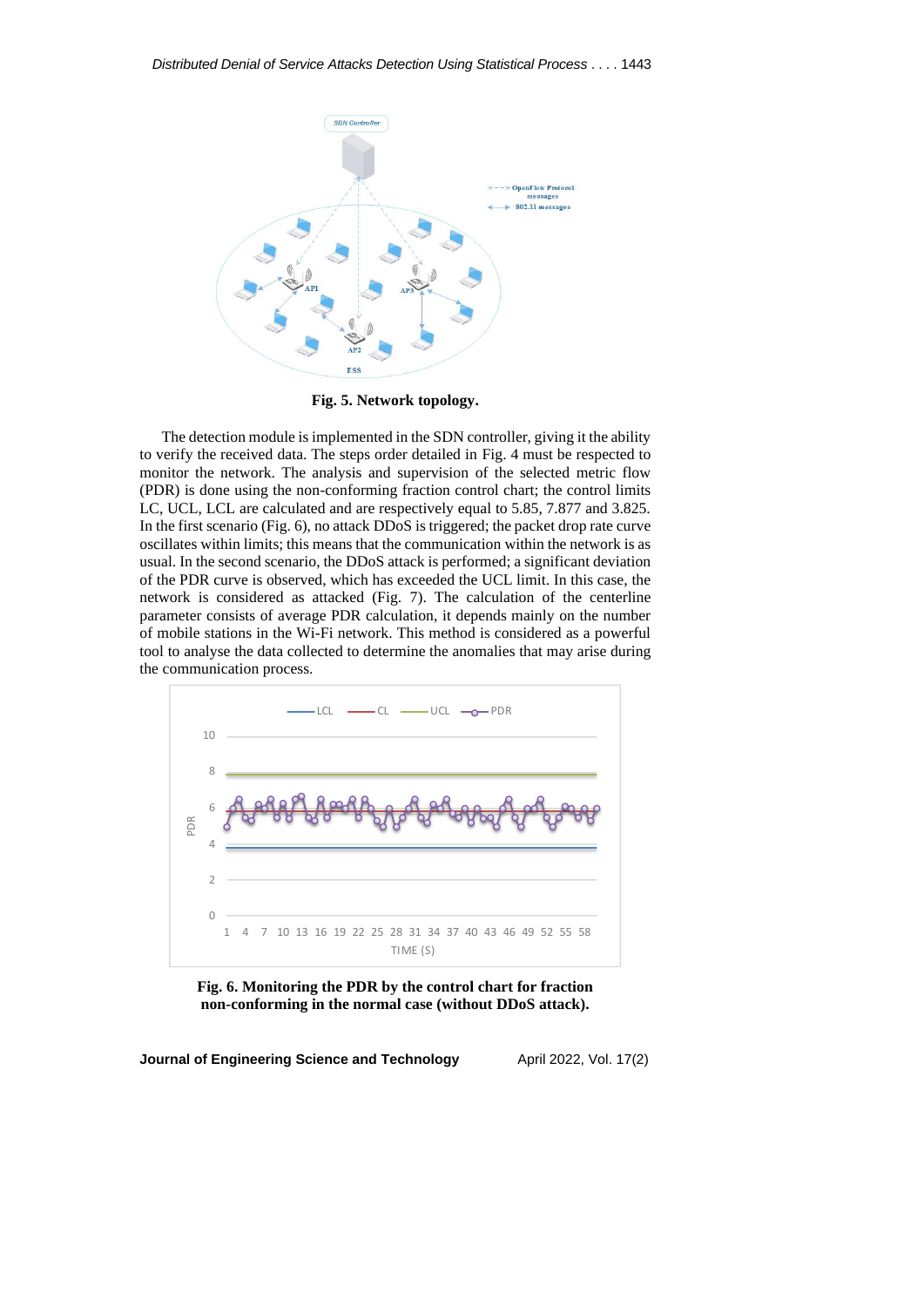



## **7. Conclusion**

Volumetric attacks like DDoS can reduce device throughput and cause packet drop in the whole network. To detect such an attack, the variation of these parameters must be monitored. This paper presents a DDoS detection scheme based on SPC using the fraction non-conforming control chart; This control chart is used to monitor the PDR variation; it collects data in a normal case, calculates graph parameters, and plots them in the same graph. The proposed method allows the detection of DDos attacks by monitoring the PDR metric graphs in real-time on one side, on the other side there is no change in the IEEE 802.11 and OpenFlow standard. In this article, no reaction mechanism against DDoS attacks has been proposed. In the future works, we will focus on this point and try to integrate reaction mechanism to the detection method. We will experiment with this method on other more complex scenarios using other attack types.

| <b>Nomenclatures</b> |                                                                              |  |  |  |
|----------------------|------------------------------------------------------------------------------|--|--|--|
| $D_i$<br>m<br>n      | Number of defectives units<br>Number of samples<br>Sample of size            |  |  |  |
| $\bar{P}$<br>ê       | Average fraction non-conforming<br>Non-conforming fraction of the ith sample |  |  |  |
| <b>Abbreviations</b> |                                                                              |  |  |  |
| CL.                  | Center Line                                                                  |  |  |  |
| DoS                  | Denial of Service                                                            |  |  |  |
| <b>DDoS</b>          | Distributed Denial of Service                                                |  |  |  |
| <b>ICMP</b>          | Internet Control Message Protocol                                            |  |  |  |
| <b>IEEE</b>          | Institute of Electrical and Electronics Engineers                            |  |  |  |
| LCL                  | Lower Control Limit                                                          |  |  |  |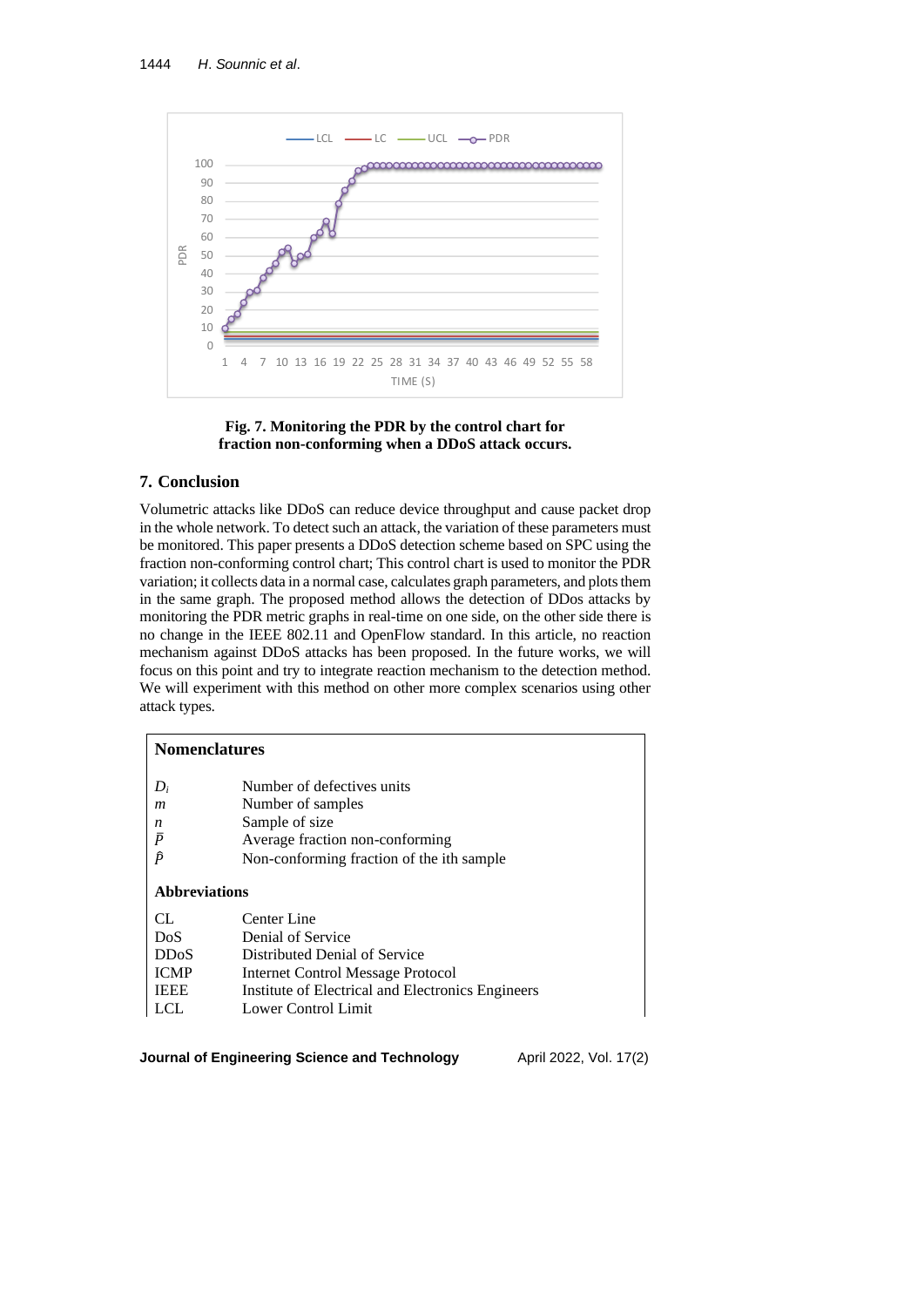| <b>PDR</b> | Packet Drop Ratio                  |
|------------|------------------------------------|
| <b>SDN</b> | Software-Defined Network           |
| <b>SPC</b> | <b>Statistical Process Control</b> |
| <b>UCL</b> | <b>Upper Control Limit</b>         |
| Wi-Fi      | Wireless Fidelity                  |
| WLAN       | Wireless Local Area Network        |

## **References**

- 1. Silva, A. (2020). Distributed Denial of service attack in networks. Retrieved December 3, 2020. Fro[m http://eprints.rclis.org/40181/.](http://eprints.rclis.org/40181/)
- 2. Costa, R.; Lau, J.; Portugal, P.; Vasques, F.; and Moraes, R. (2019). Handling real-time communication in infrastructured IEEE 802.11 wireless networks: The RT-WiFi approach. *Journal of Communications and Networks*, 21(3), 319-334.
- 3. Alsaeedi, M.; Mohamad, M.M.; and Al-Roubaiey, A.A. (2019). Toward adaptive and scalable OpenFlow-SDN flow control: A survey. IEEE Access, 7, 107346-107379.
- 4. Montgomery, D.C. (2008). *Introduction to statistical quality control*. John Wiley & Sons.
- 5. Li, S.; Cui, Y.; Ni, Y.; and Yan, L. (2019). An effective SDN controller scheduling method to defence DDoS attacks. *Chinese Journal of Electronics*, 28(2), 404-407.
- 6. Chen, J.; Tang, X.; Cheng, J.; Wang, F.; and Xu, R. (2020). DDoS attack detection method based on network abnormal behaviour in big data environment. *International Journal of Computational Science and Engineering*, 23(1), 22-30.
- 7. Saied, A.; Overill, R.E.; and Radzik, T. (2016). Detection of known and unknown DDoS attacks using Artificial Neural Networks. *Neurocomputing*, 172, 385-393.
- 8. Yan, Q.; Yu, F. R.; Gong, Q.; and Li, J. (2016). Software-defined networking (SDN) and distributed denial of service (DDoS) attacks in cloud computing environments: A survey, some research issues, and challenges. *IEEE Communications Surveys and Tutorials*, 18(1), 602-622.
- 9. Bawany, N.Z.; Shamsi, J.A.; and Salah, K. (2017). DDoS attack detection and mitigation using SDN: Methods, practices, and solutions. *Arabian Journal for Science and Engineering*, 42(2), 425-441.
- 10. Elhigazi, S.A.; Razak, M.A.; Hamdan, B.; Mohammed, I.; Abaker, A.; and Elsafi, A. (2020). Authentication flooding DOS attack detection and prevention in 802.11. 2020 *IEEE Student Conference on Research and Development* (*SCOReD*), Batu Pahat, Johor, Malaysia, 325-329.
- 11. Liu, R.; Wang, W.; Wang, J.; Ou, Z.; Qiu, H.; Wang, B.; and Liu, Q. (2019). iWEP: An intelligent WLAN early warning platform using edge computing. *Proceedings of the* 15*th International Conference on Mobile Ad-Hoc and Sensor Networks* (*MSN*), Shenzhen, China, 384-389.
- 12. Agarwal, M.; Pasumarthi, D.; Biswas, S.; and Nandi, S. (2016). Machine learning approach for detection of flooding DoS attacks in 802.11 networks